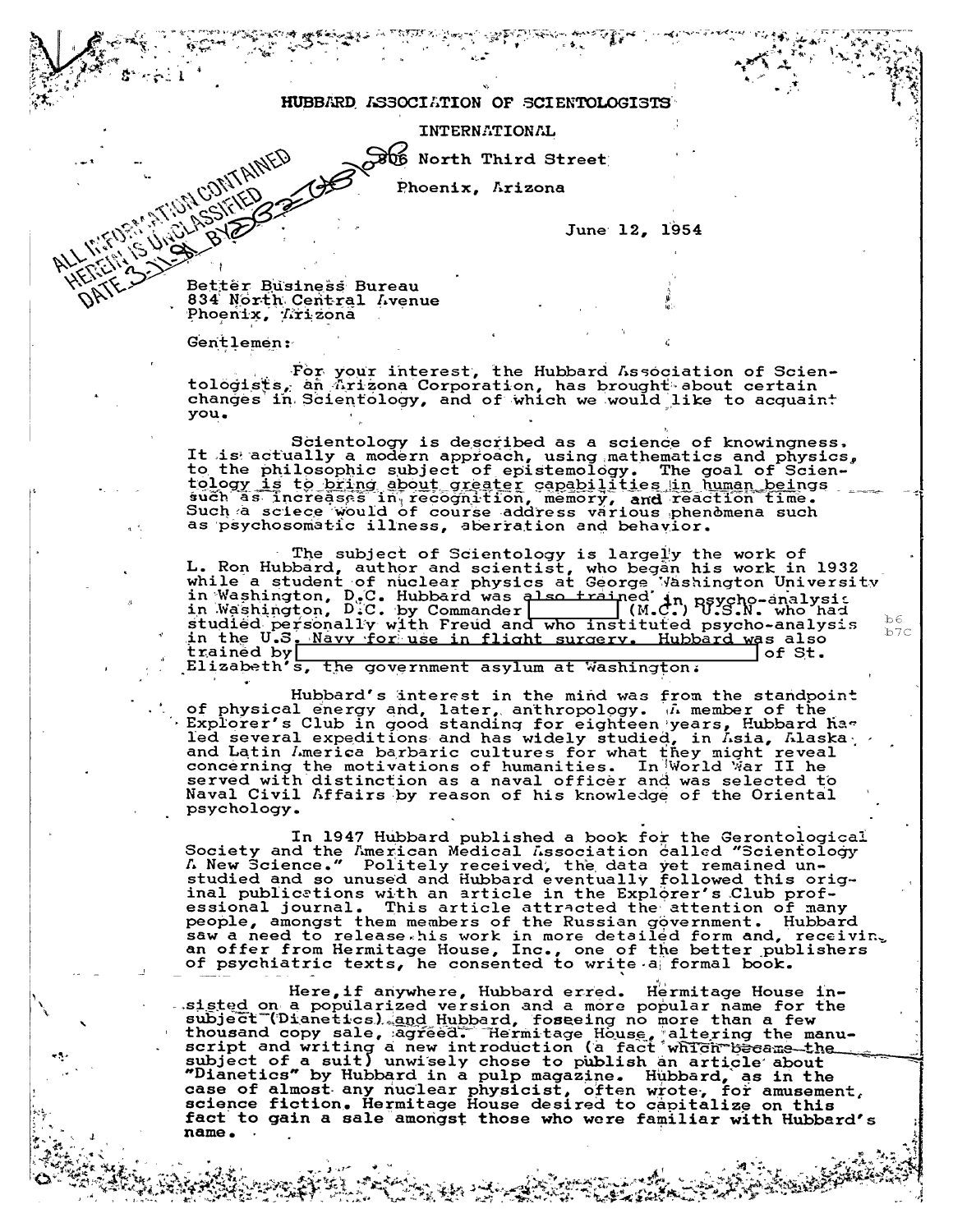The book, called "Dianetics: Modern Science of Mental Health" startled the publishing world, and Hubbard, by climbing<br>high into the best-seller listing of the New York Times and stay-<br>ing there for months. Such instant popularity found Hubbard un-<br>prepared for the floods of m

Hubbard, interested only in research, financially in-<br>dependent without such royalties, was glad to listen to a proposal<br>from one C. Parker Morgan and his publisher to let them form a Foundation to service this demand. Seven trustees, of which<br>Hubbard was only one, formed on June 1, 1950 the Hubbard Dianetic<br>Research Foundation of Elizabeth, New Jersey. Hubbard gave them the book and its royalities and returned to his own pursuits.

This organization, however, pressed heavily upon him<br>for lectures and disturbed his own routine. Net this corporation<br>insisted on growing, forming other corporations in Illinois,California and Hawaii, each with a duplicate directorate.

In November, 1950 Hubbard became convinced that the<br>corporation was not sound and that it would not attain to its professed goal of helping people. He attempted to withdraw his name from it and was variously inveighed against. He had only one vote in seven. Forced to leave it in possession and cont-Springs. This seriously impaired the business or the rosuch as that in Los *'Ingeles for Hubbard* charged nothing.  $b6$ 

in the Los Angeles Foundation and others were intensely provoked at Hubbard's with-<br>drawal. Hubbard's wife, from whom he had been separated, also<br>became incensed at nim. For public appearance she had been a<br>Foundation director. With the obvi Foundation director. With the obvious coming failure of the<br>Foundations and with it a failure of the income she drew from it,<br>she threatened Hubbard with public scandal if he did not support the Foundations.

Hubbard, busy writing a new book, refused to lend any<br>credence to these threats or those of the Elizabeth board and<br>went to Cuba where he completed a 125,000 word book in the next many weeks. As their young child had always been under his, not<br>her mother's care, the child accompanied him.

True to her threats and those of the Foundation trustees,<br>a great deal of scandal was stirred up. A receivership was gained in Los Angeles by this woman and the trustees to seize control of the Foundations and many statements were made to the press.

Hubbard made no statements of any kind during all this period and when he became aware that they had been made, ordered his separated wife to him, had her sign a confession to perjury<br>(copy enclosed) and applied for and received a divorce from her without alimony to her.

Meanwhile the Elizabeth Foundation over which Hubbard had never had nower beyond his personality, sold itself to one an oilman in Kansas.

moved the Foundation to Wichita, Kansas and Hubbard, having completed his book, went to Kansas to settle various affairs.

**Considering that |** wished only to make money from Dianetics, Hubbard sought to reform the attitude of the Foundations, lecturing and finally, after a few months, unable

 $b7c$ 

 $b6$ 

 $b7c$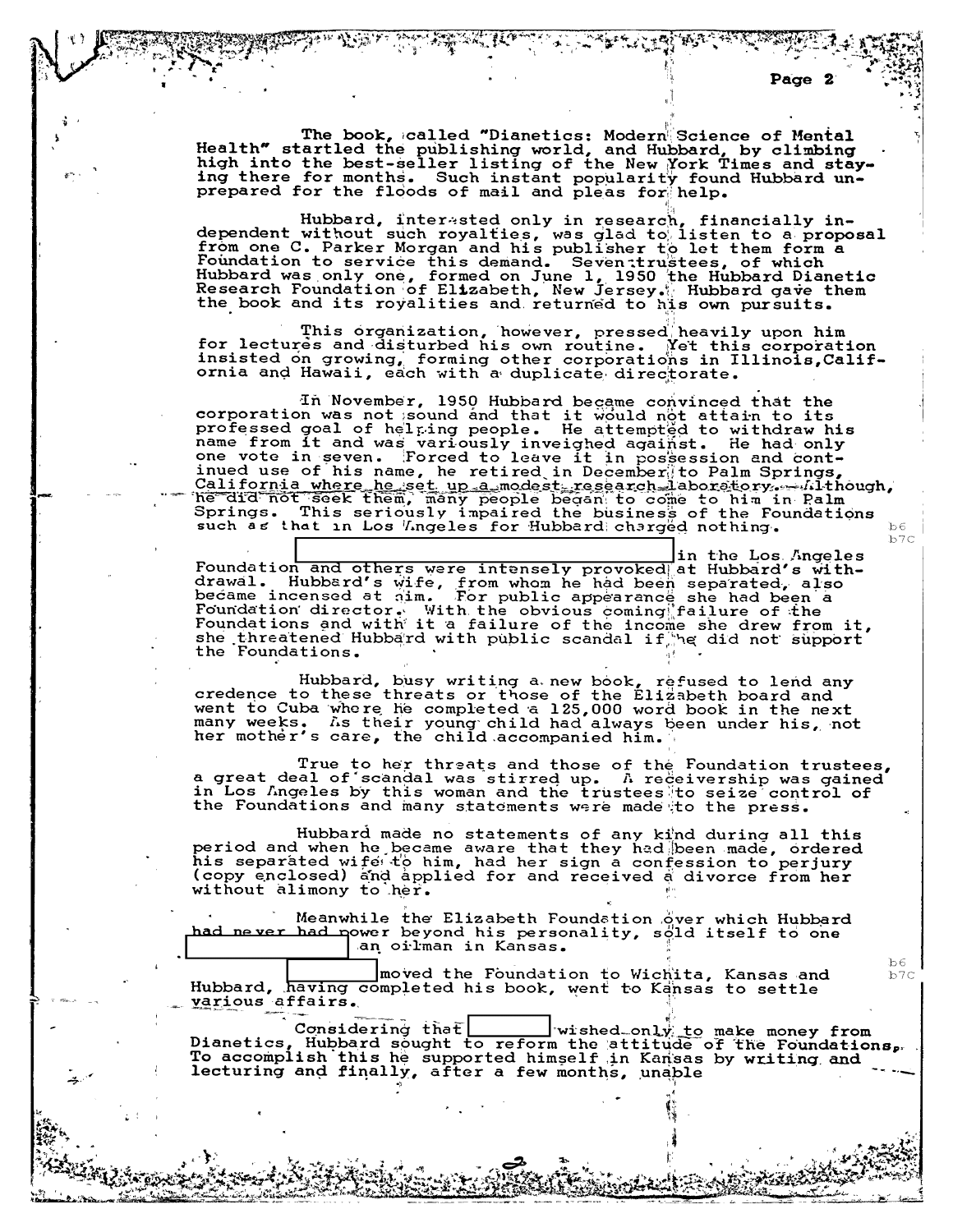to bring about a good mublic presence on the part of the<br>Foundation and<br>in early 1952 and refused<br>in early 1952 and refused<br>end others any further in early 1952 and refused permission to use his name or work.

answer was to file for bankruptcy within one month conceiving that the Foundations could not continue<br>without Hubbard's support. | bought the Foundations from bankruptcy as his personal property shortly after and<br>continued them in business, but, unable to use Hubbard's name<br>or additional work, the organization The Dianetic Foundation of Kansas came to exist only as a shell, quite inactive today.

After resigning in early 1952, Hubbard came to.<br>Phoenix to visit his parents. likedthe city and when the policy of the series of the series of the series of t settled here. ਾਸਕ opened a quiet office which became that fall (1952) the Hubbard<br>Association of Scientologists. He had reverted "Dianetics" back to its original name, Scientology.

This organization was founded by some five hundred<br>people in various parts of the world who had long been inter-<br>ested in Hubbard's work. Publishing a few books locally and ssuing twice a month, the Journal of Scientology, the HAS<br>has continued a quiet carrer in Arizona. It has opened up<br>branch offices in Camden, New Jersey and London, England.<br>association-exists to publish material related t The and to train qualified people in Scientology.

The HAS is the first organization in the fiela o<u>f</u> Ine not is the first organization in the field of<br>"Dianetics" and Scientology to be controlled by Hubbard. It<br>pays its bills promptly as any Phoenix business firm with which<br>it deals can attest. Although any organization d

In so far as possible the HAS has sought to associate<br>itself with steady and reliable people. It does permit its<br>name and the name Scientology to be used by autonomous organiradions, Such, called associates or groups, exist in many cities.<br>They use HAS materials and pay a membership fee but otherwise<br>have no connection. Whey they err financially or seem to hurt<br>HAS repute, their membership is HAS repute, their membership is cancelled. This has happenent recently in Los Angeles. The HAS has no other control over such persons.

The addresses of the HAS are 806 North Third Street,<br>Phoenix, Arizona, 507 Market Street, Camden, New Jersey, 163<br>Holland Park Avenue, London, England. The Camden and London offices are run by committees.

 $\frac{1}{4}$ 

Andrew Marie Lander

The HAS, under the management of Hubbard, has a two<br>year record of good repute and responsibility. It is aware,<br>as is Hubbard, that the 1950 blatant use of Hubbard's name by early Foundations has often reflected against HAS progress. It is aware of the mountains of publicity generated by the sudden and strange popularity of a book. The HAS is also aware that it is the first organization controlled by Hubbard and that it enjoys good public reputation as well as good credit. It is content to pay its way, has no great ambition to riches and builds solidly as it goes.

The HAS recently-rented quarters at 401-A East Roosevelt and 616 North Third Street.

Lwakening recently to the fact that many of its in the terested people were ministers, the HAS has assisted them to the form churches such as the Church of Imerican Science and the  $\mathbb{R}^N$ Church of Scientology. Also, when friends of Hubbard in Eurol  $\mathbb{C}^{\mathbb{Z}}\otimes\mathbb{C}^{\mathbb{Z}}\otimes\mathbb{C}^{\mathbb{Z}}\otimes\mathbb{C}^{\mathbb{Z}}$ 

**BEAT** 

لومية الميتانية كالميتانية

 $b6$  $b7c$